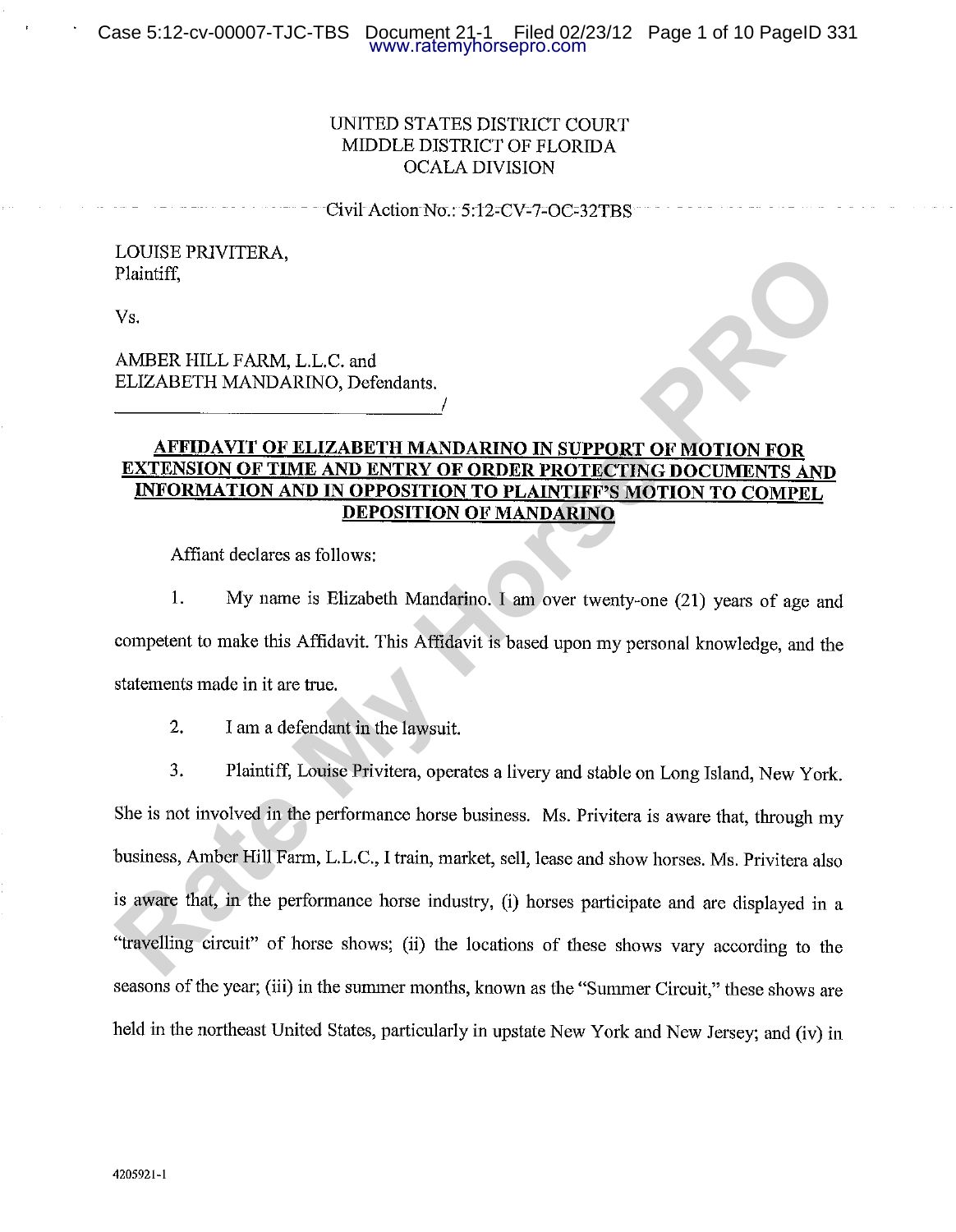# Case 5:12-cv-00007-TJC-TBS Document 21-1 Filed 02/23/12 Page 2 of 10 PageID 332 www.ratemyhorsepro.com

the winter months, known as the "Winter Circuit," the shows are held in the southeast United States, particularly in Georgia, Mississippi, and Florida.

-4. -- -I met Ms. Privitera at a horse show on Long Island, New York, where she was a

Brecistor, Amber Hill Farm was showing and selling horses, and my 15 year old daughter, Farma<br>Mandarino was riding, in the summer of 2011. Impressed by Emma's riding and by Amber Hill<br>Farm's marketing and training capabili

they arrived in the USA in October 2011. From the inception, our plan was to board and train the horses at Amber Hill Farm where Emma could ride them and enhance their values, show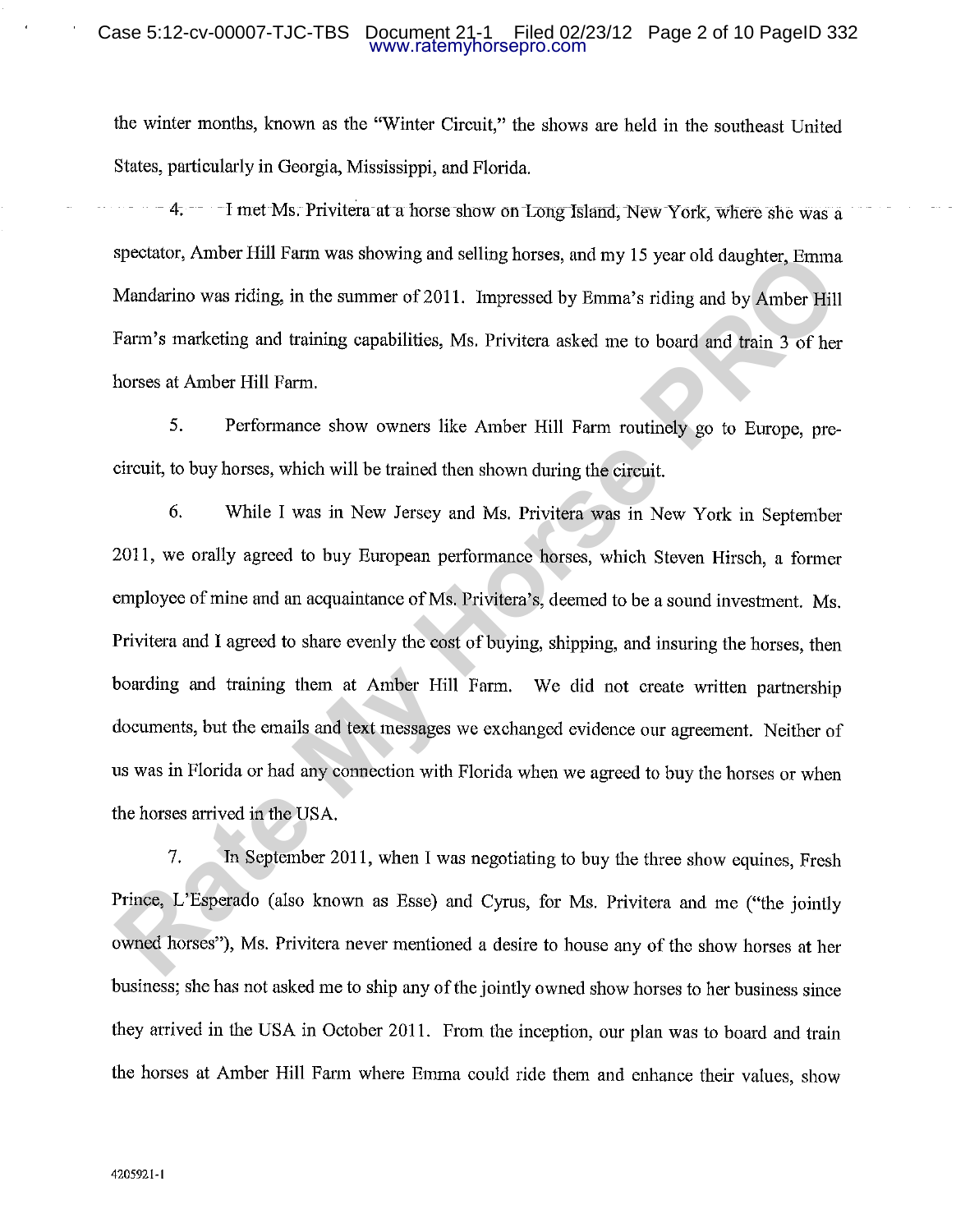# Case 5:12-cv-00007-TJC-TBS Document 21-1 Filed 02/23/12 Page 3 of 10 PageID 333 www.ratemyhorsepro.com

them during the Winter Circuit and, if no one bought them during Winter Circuit, send them to the farm of my mentor in Wellington, Florida, who would sell them.

 $-8$ .  $-$  Amber Hill Farm, LLC contributed \$85,000, representing half of the cost of

perchassing, supping and insuring the three jointly owned horses; Ms. Privitera contributed<br> **RS5,000** for the other half. Amber Hill Farm, LLC holds all of my ownership interests in horses,<br>
so 1 titled the jointly owned

horses at Amber Hill Farm's temporary facility in Ocala, which has a state of the art, full show course, identical to the course at the Winter Circuit show. The performance rings and jumps at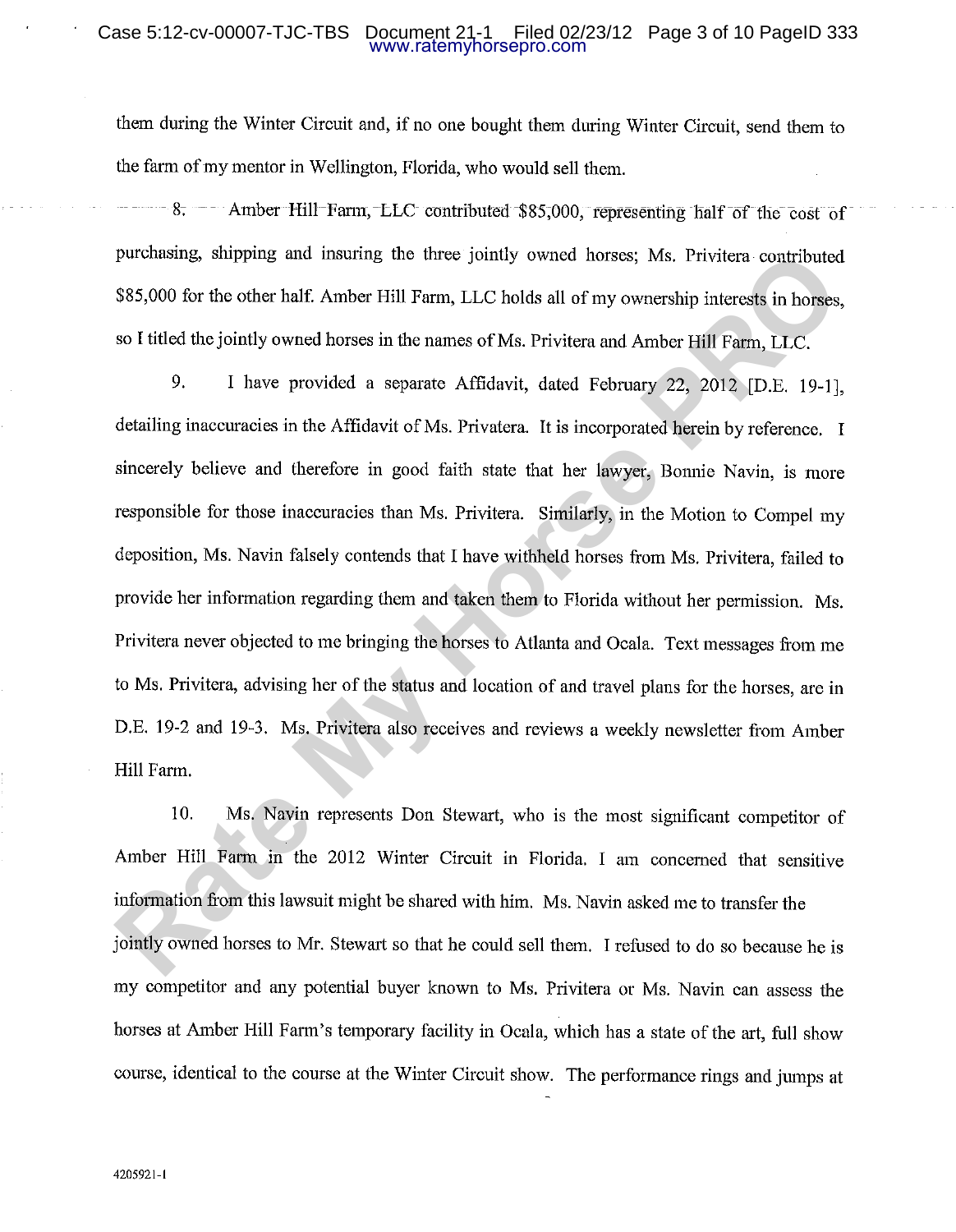### Case 5:12-cv-00007-TJC-TBS Document 21-1 Filed 02/23/12 Page 4 of 10 PageID 334 www.ratemyhorsepro.com

our facility in Ocala were designed by the same person who designed the course and jumps for the Winter Circuit shows in Ocala.

Investit From being elssentinated to third partics, because I have withossed Ms. Navin use cmail<br>and the internet to damage the reputations of other Ititigants and people in the horse business and<br>because in less than two

concerning Kathryn Hoff, whose horse, Goldrush, was boarding at our temporary, Winter Circuit facility in Ocala, Florida. See Exhibit 2 at 9. Ms. Navin demanded that I "vastly" reduce Ms.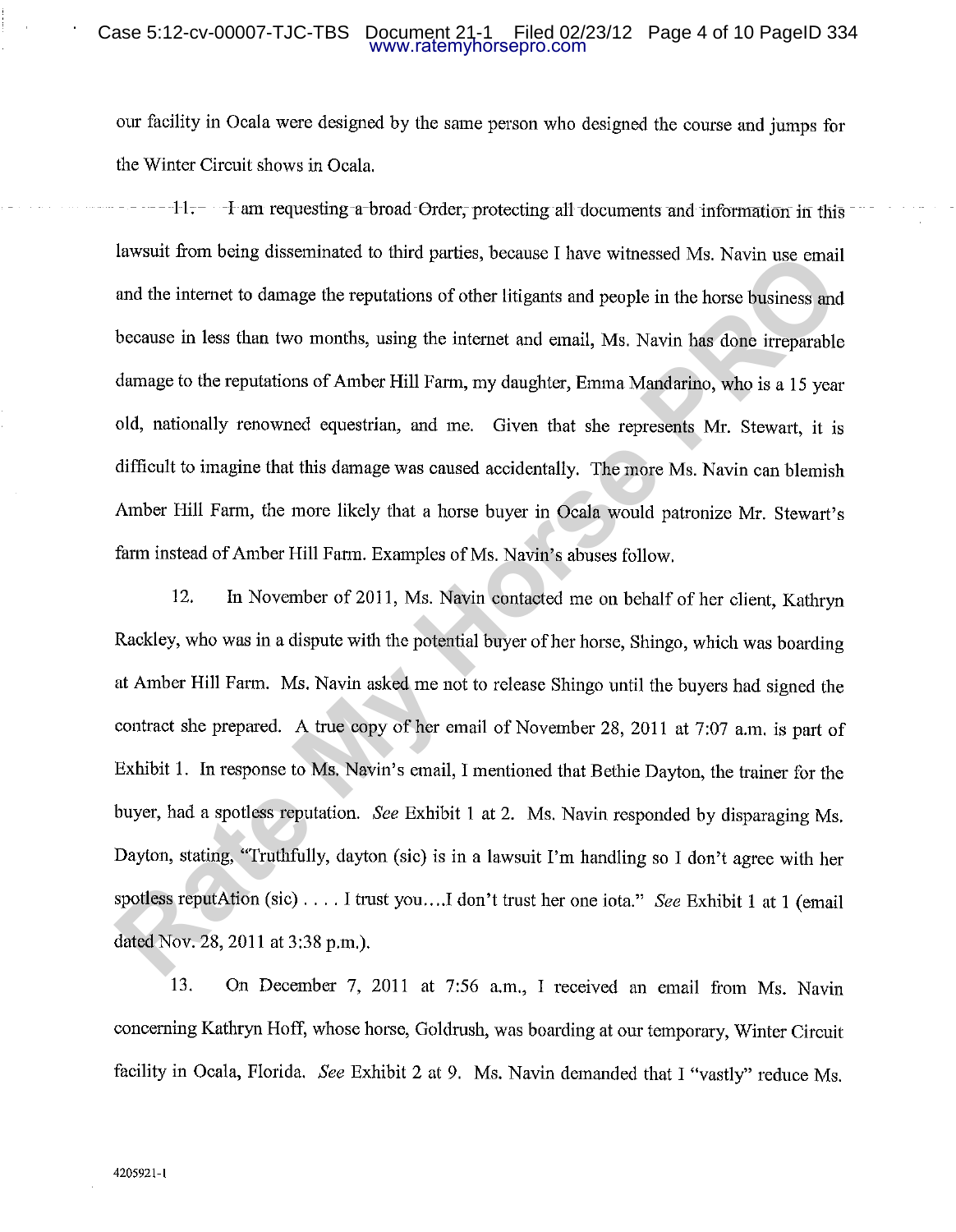# Case 5:12-cv-00007-TJC-TBS Document 21-1 Filed 02/23/12 Page 5 of 10 PageID 335 www.ratemyhorsepro.com

Hoff's bill, and release Goldrush; she also said she "was very upset about the way [I] handled the Shingo matter." Id.

-14. -- I asked Ms. Navin whether she was Ms. Hoff's attorney. Exhibit 2 at 8 (email dated Dec. 7, 2011 at 1:36 p.m.). Although she was using her law limi's email, Ms. Navinesponded that "Kathryn is a longstanding family fidend and 1 will help her in any way decemed<br>responded that "Kathryn is a longstandin

Ms. Navin "file . . . an owner dispute to prevent these horses from showing." She did not send a copy of the letter to my attorney. See Exhibit 4 at 2.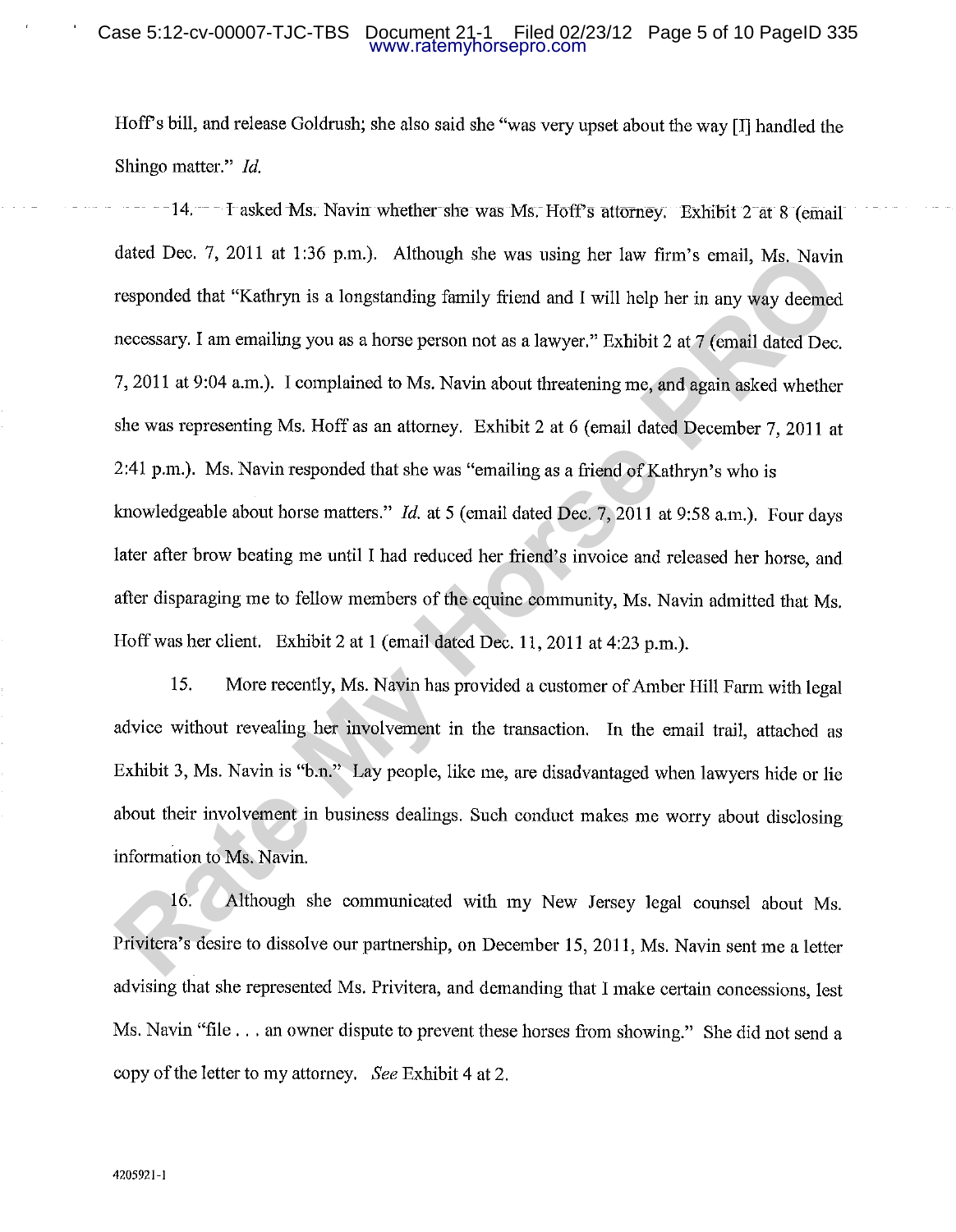# Case 5:12-cv-00007-TJC-TBS Document 21-1 Filed 02/23/12 Page 6 of 10 PageID 336 www.ratemyhorsepro.com

Ms. Navin provided Ms. Privitera's amended complaint to the United States 17. Equestrian Federation ("USEF") on January 4, 2012. See Exhibit 5. Although the certificate is dated January -5, 2012, Ms. Navin did not mail the amended complaint to my attorney until

**Rate Assumery 9, 2012.** *Ree EXIMON* 0. As a result, when the USEF advased me about the Ownership Dispute concerning the horses, I did not have a copy of the amonded complaint and could not adequately defend the interests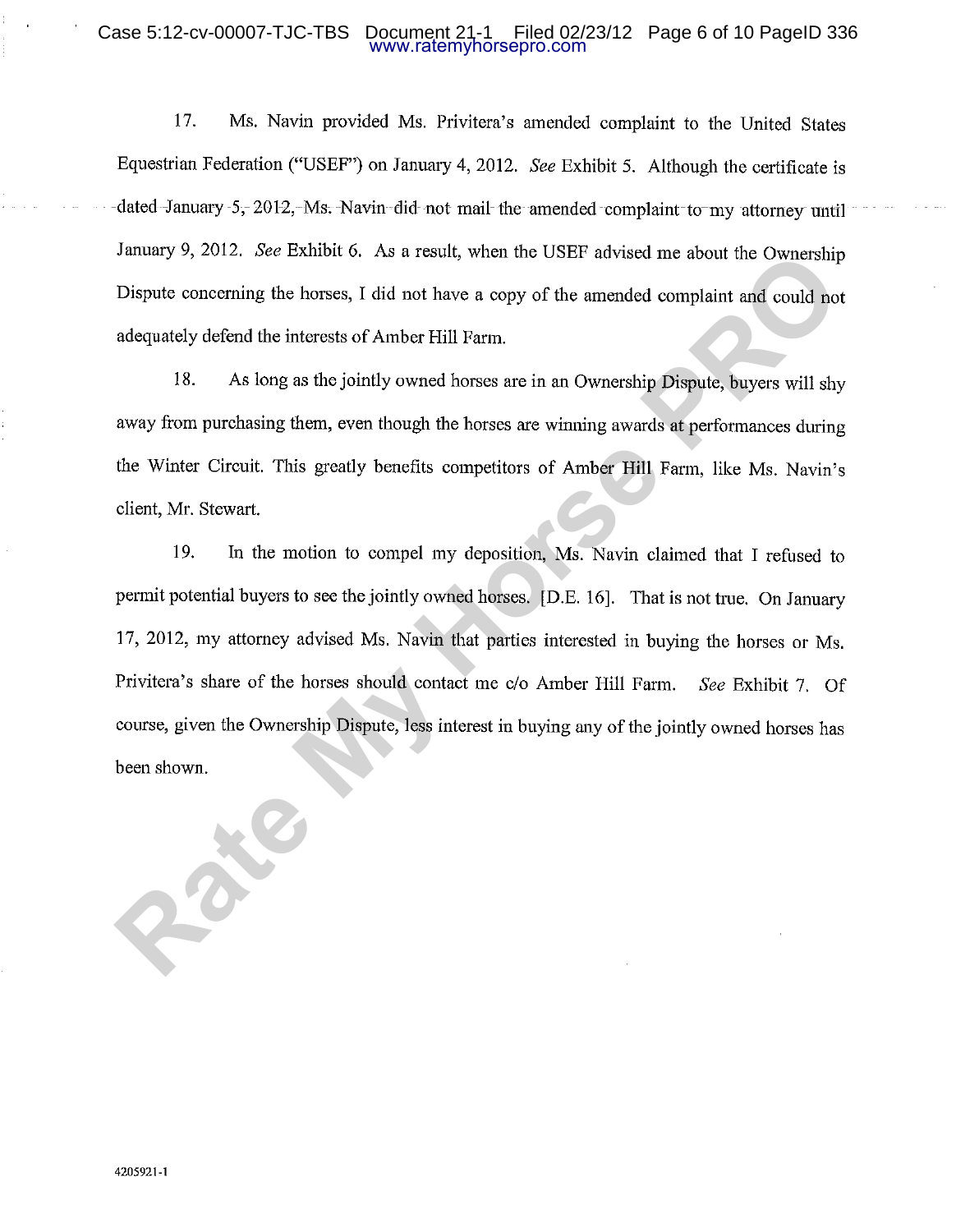# Case 5:12-cv-00007-TJC-TBS Document 21-1 Filed 02/23/12 Page 7 of 10 PageID 337 www.ratemyhorsepro.com

20. Horse Show Diva and Rate My Horse Pro are well known websites for the performance horse community.

 $-21$ .  $-$  In January 2012, I posted a message on my Facebook page, inquiring about Ms. Navius Featabosarp to infact control over norseshowdiva.com. Without my attomey's<br>permission, Ms. Navin responded on my page. See Exhibit 8. In her post, Ms. Navin thanked<br>her many clients who alerted her to my post. Id. S

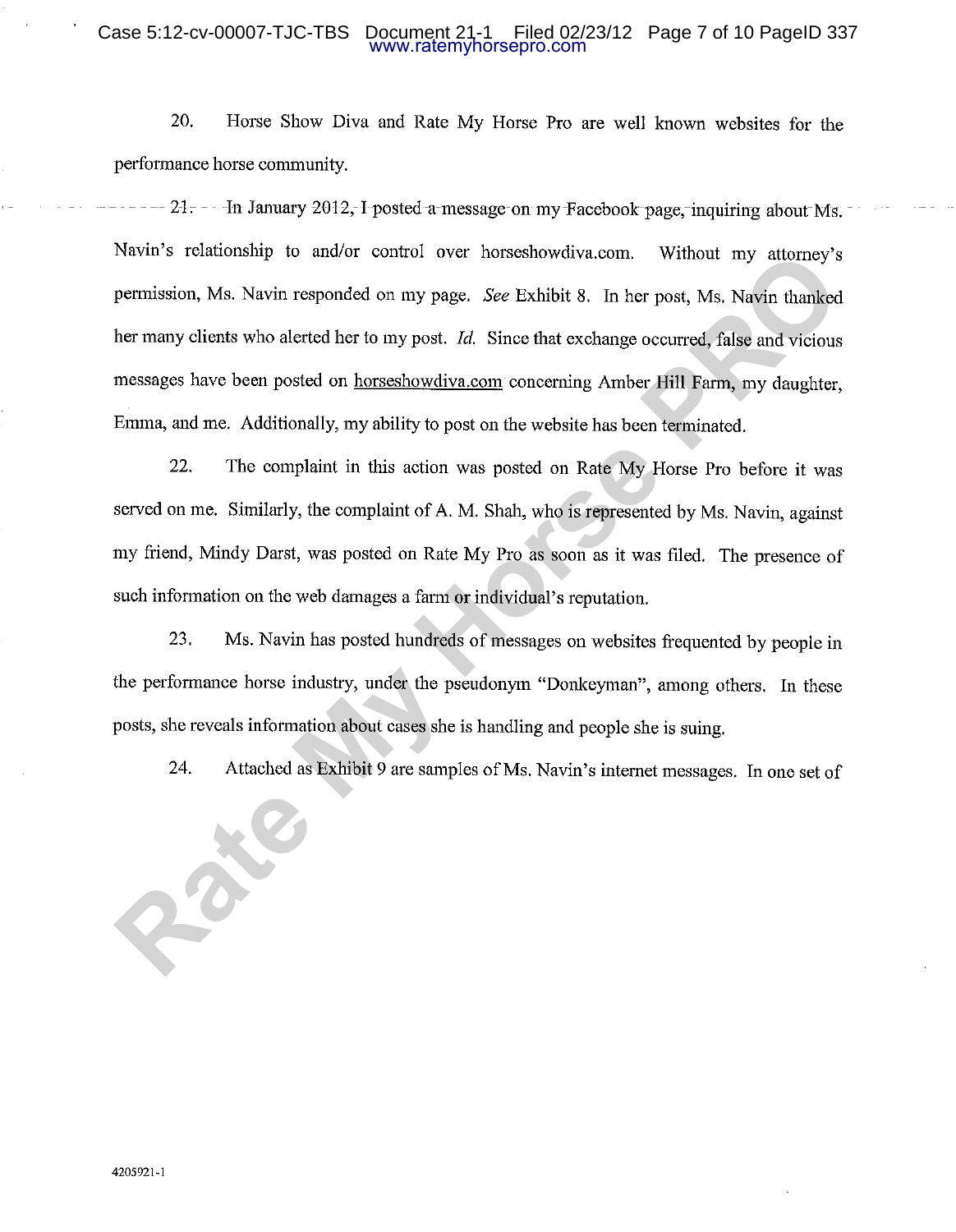### Case 5:12-cv-00007-TJC-TBS Document 21-1 Filed 02/23/12 Page 8 of 10 PageID 338 www.ratemyhorsepro.com

messages, she discusses Mindy Darst, who has cancer. Ms. Navin is suing Ms. Darst in Palm Beach County Circuit Court on behalf of her client, A.M. Shah, in a suit concerning the age and color of a horse Ms. Shah bought.

25. Ms. Navin is well aware of the damage these postings can do. In Exhibit 9, she<br>remarks, "these things go viral and damage livelihoods." Such conduct is unsecenily for an<br>attorney. I am gravely concerned about how Ms. N

Circuit. From now through March 11, 2012, I will work 12 hours a day, seven days a week preparing to show horses and/or showing horses in the Winter Circuit. Then from March 12-14,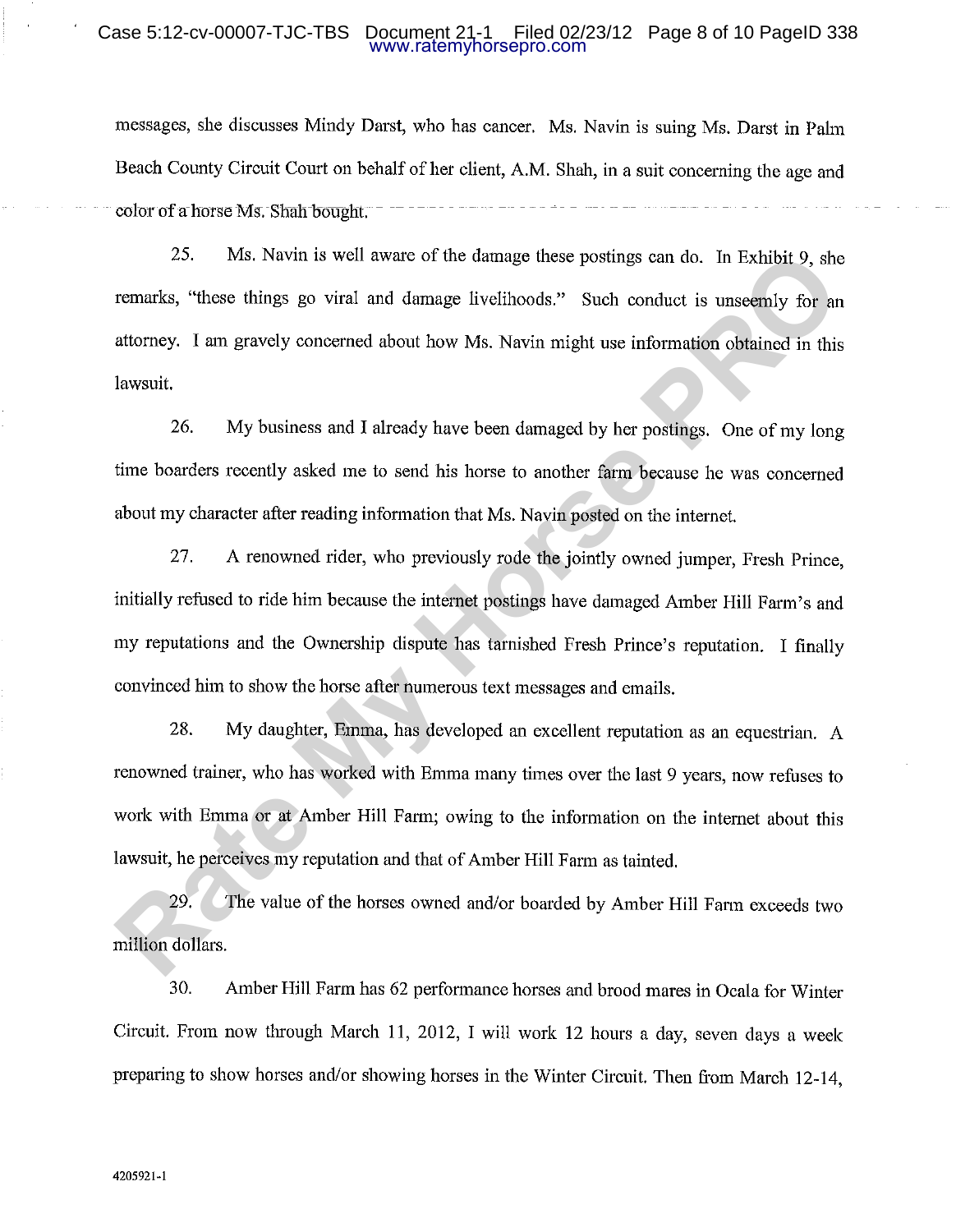# Case 5:12-cv-00007-TJC-TBS Document 21-1 Filed 02/23/12 Page 9 of 10 PageID 339 www.ratemyhorsepro.com

2012, I must travel to New Jersey for medical treatment. Then the performance horses must be taken from Ocala to North Carolina for a two-week show, where, I again will work all day, every day. From North Carolina, the horses will be taken to another show in the South. I am Amber

Figure 1.1 Terms in the basis of the basis of the basis of the state of the state of the state of the basis of the basis of the I can be propered for and give a deposition and attend Ms.<br>
Privitera's deposition during Wint